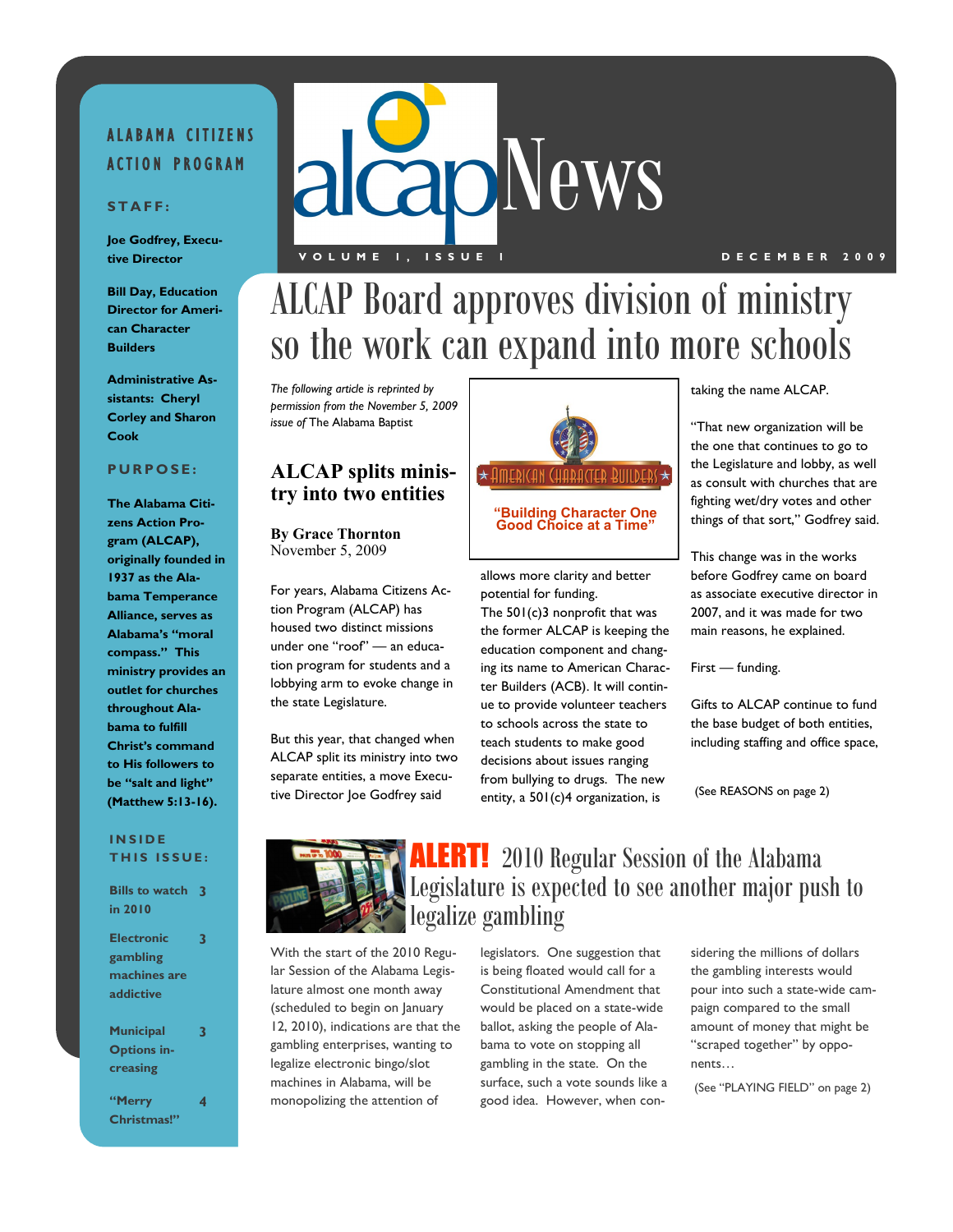

*"Currently we have 14 different modules, and we are wanting to turn those into kits…. We want to have them made top quality, professionally produced…."* and church giving to ALCAP is not affected by the new 501(c) 4 status, Godfrey explained. He remains executive director over both entities, though their boards will be divided come Feb. 2, 2010, ALCAP's next board meeting.

In the past, the education program's connection to the lobbying arm prevented it from pursuing some avenues of funding, so Godfrey said it is hoped the division of organizations will remedy that problem and make more options available. Those options like private funding and grants will come in handy for a project ACB has in the works — educational kits for ACB teachers or schoolteachers to use.

"Currently we have 14 different modules, and we are wanting to turn those into kits that will have a teacher's guide, a DVD and student booklets," he said.

This will help especially in geographical areas where ACB might not have as many volunteer teachers available, said Bill Day, ACB director.

"With this approach, we will be able to put into their schools something they could use, either teachers themselves or for substitute teachers, with material that is almost selfpresenting," he said.

ACB is aiming to have the first four kits — on the most popular topics of drugs, tobacco, alcohol and bullying — ready for distribution by fall 2010.

"We want to have them made top quality, professionally produced, so to do that, we are going to have to raise some substantial monies," Godfrey said.

The second benefit of the division is the clarity that comes with ACB's new name.

The education program's name change gives it a more recognizable name for its ministry, as well as casts a vision for the future, he added.

"We envision that someday we could make this material available outside of Alabama. There's the possibility of it becoming a nationwide resource," Godfrey explained.

That's exciting, Day said, because many other states don't have resources like this available at all and "what we are doing here has been very successful."

There's also talk of eventually making the material available to colleges' Baptist Campus Ministries or churches' student programs for ministers to teach.

"We are even looking at the possibility of repackaging this into a corporate context," Godfrey said. "Many companies require affiliates to have some sort of drug education program for employees, and we could potentially provide that."

For now, the ministry is focusing on its ongoing mission and producing the first set of kits. But the future looks bright for ALCAP and ACB, Godfrey said.



...the "playing field" will not be level. Such a campaign will not be a fair fight.

**"PLAYING FIELD" (continued from page 1)...**

Besides, the people of Alabama already voted! We live in a representative republic and we have elected House Members and Senators to go to Montgomery and

make decisions on issues that impact the lives of our citizenry. If the people of Alabama are going to vote on every issue that the legislators are afraid to tackle, then we do not need a state legislature.

In addition to the pressure that the gambling interests are expected to put on the legislators during the 2010 Regular Session, the 2010 elections will

undoubtedly see gambling money flowing into the campaign coffers of candidates for legislative offices, judicial positions and constitutional officers, including the gubernatorial race and the race for Lt. Governor. The faith community needs to be ready to research the candidates and where they stand on the gambling issue before going to the polls to vote!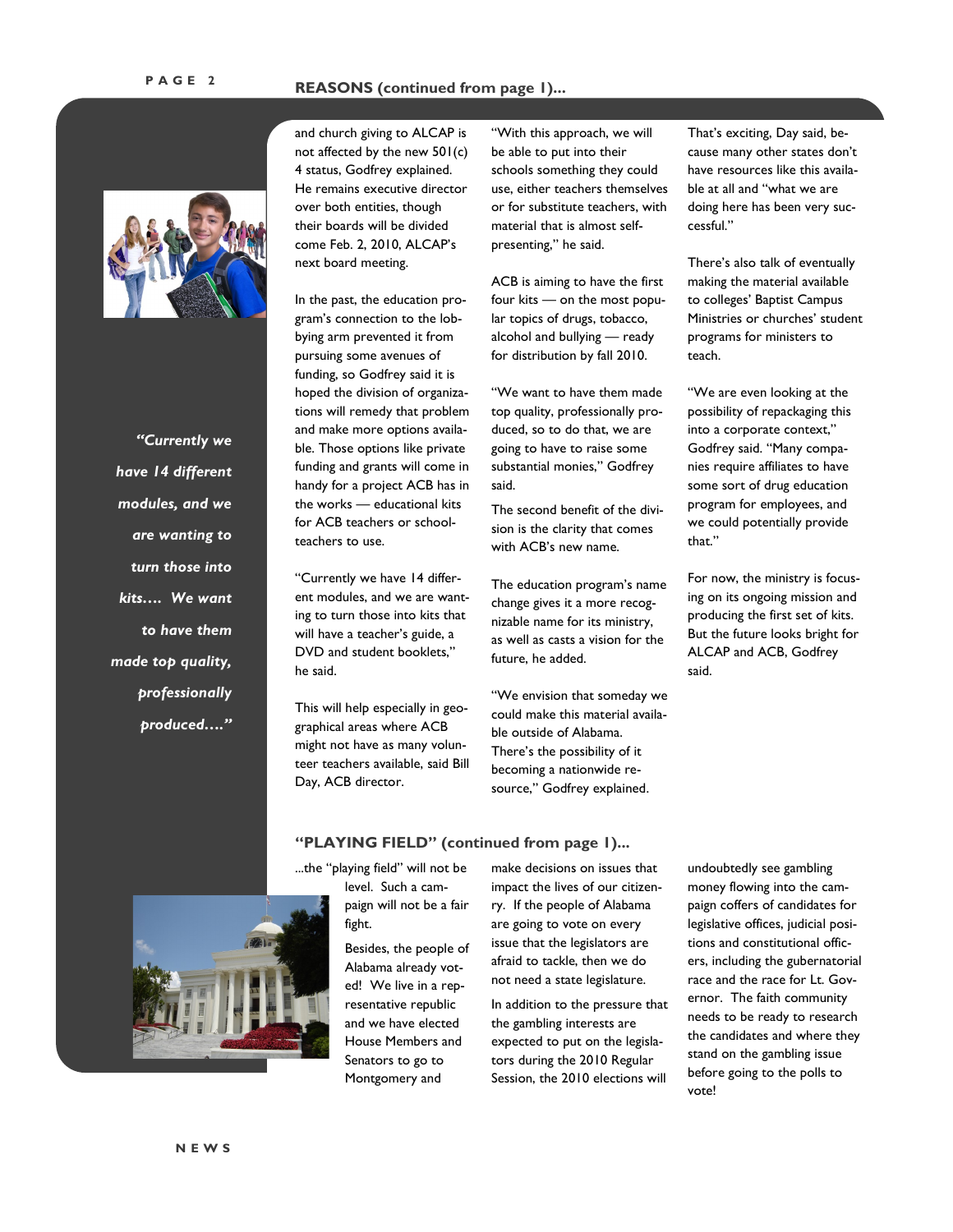## Bills to watch in the 2010 Regular Session of the Alabama Legislature

**Representative Dwayne Bridges** is already being attacked for a bill he plans to introduce which will cut off funding for any state-

**UAB and UAH to offer benefits to "samesex" partners of employees** supported university—such as the University of Alabama, Birmingham (UAB) and the University of Alabama, Huntsville (UAH)—which offers benefits to same -sex partners of employees. Representative Bridges

should be commended for his stand and ALCAP encourages everyone

in the faith community to contact your individual House Member and Senator and ask him/her to support this bill when it is introduced!

### **During the 2009 Regular Ses-**

sion, an organization that calls itself "Free the Hops" finally succeeded in getting their "gourmet beer" bill passed and signed into law. This law raises the level of alcohol permitted in a container of beer from 6% to 13.9%. We anticipate that this organization will be back, pushing for passage of other bills that will loosen the restrictions on beer and alcohol. Call your legislators and ask them to oppose all alcohol

expansion bills that might be introduced in 2010.

#### **Representative Robert Bentley**

has already pre-filed three separate pro-life bills. Call or write your legislators and ask them to support Representative Bentley's pro-life bills (HB39, HB40 and HB41).

### **Do not forget that, besides**

contacting our legislators, we should be lifting them to the Lord in prayer! God answers prayers and we need to ask Him to minister to and guide those who serve us in these leadership roles.

*"Every feature* 

*of a slot* 

*machine...is* 

- *calibrated to*
- *increase a*

*gambler's* 

*'time on* 

*device'….*

Natasha Schüll, an assistant professor at the Massachusetts Institute of Technology (MIT), writes: " It's important for [people] to understand how these machines work. Every feature of a slot machine—its mathematical structure, visual graphics, sound dynamics, seating and screen ergonomics—is calibrated to increase a gambler's 'time on device' and to encourage 'play to extinction,' which is industry jargon for playing until all your money is gone. The machines have evolved from handles and reels to buttons and screens, from coins to credit cards, from a few games a minute to hundreds. Inside, complicated algorithms perform a high-tech version of 'loading the dice'…. The machines are designed to exploit aspects of human psychology, and they do it well. In the eyes of the gaming industry, this may look like success, but it

comes at great expense for gamblers.

"The rise in slots gambling, fueled in large part by these technological developments, has led to much higher rates of gambling addiction. This is evident at Gamblers Anonymous meetings in Las Vegas, where the vast majority of participants are machine gamblers." [Quote from *The Washington Post* Sunday, July 6, 2008]

# Municipal Options increasing

With the passage of HB175 during the 2009 Regular Session of the Alabama Legislature and the override of the Governor's veto by two votes in the House and one vote (after three attempts) in the Senate, municipal options in dry counties are on the rise. The law that was passed allows for a municipal option in a dry county in communities with a population of 1,000 or more.

The old law required a population of 7,000 or more.

Already, ALCAP has met with church and community leaders from Hamilton, Guin and Winfield; from Hanceville, Vernon and Grove Hill; and we have had numerous phone conversations and written a host of e-mails in an attempt to assist these leaders in organizing to

fight these wet-dry votes. If you would like assistance from ALCAP in organizing to oppose wet-dry votes in your community or county, please contact our office.

Phone: 205.985.9062 E-mail: jgodfrey@alcap.com